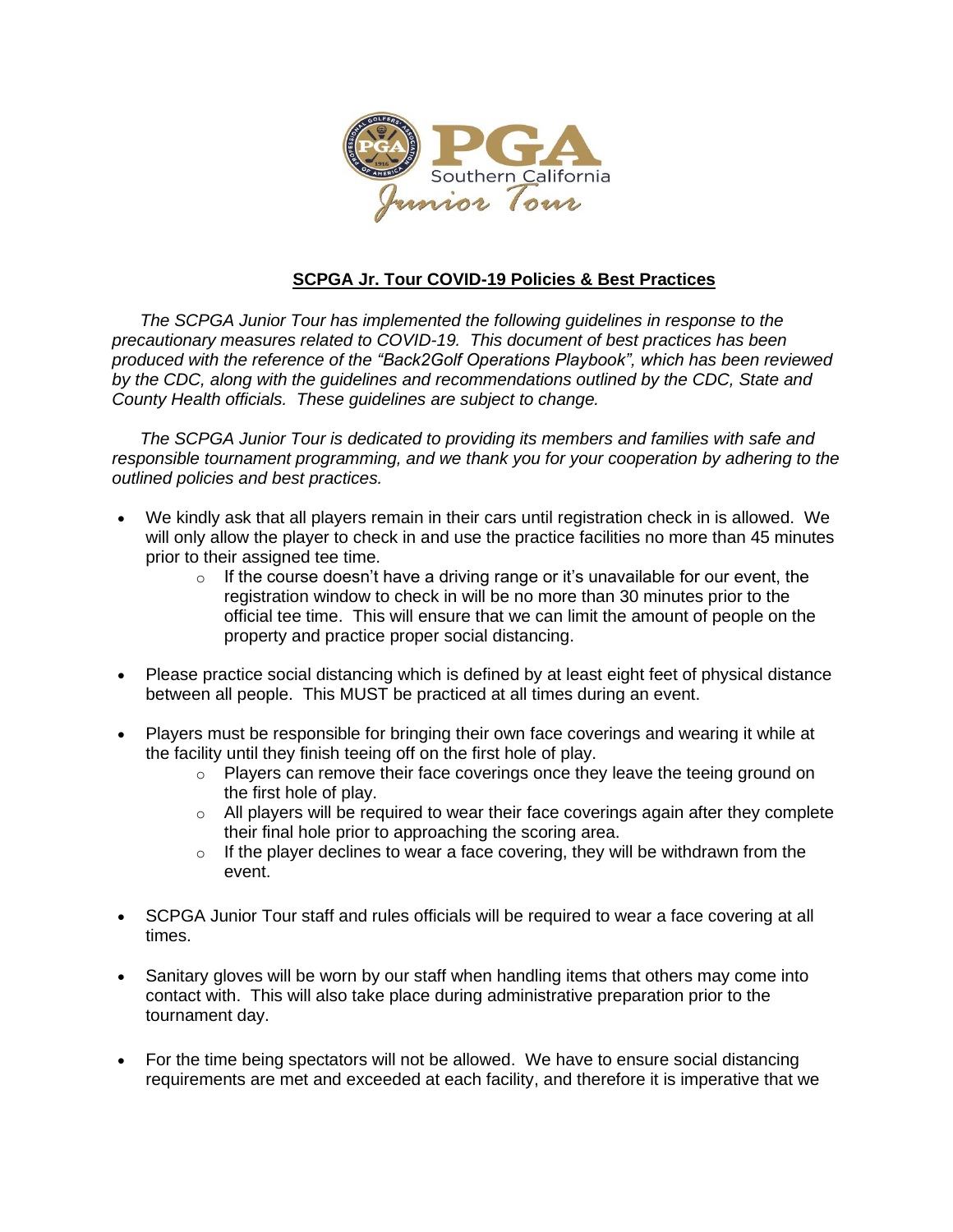limit the total amount of people at each event. We do hope that we will be able to allow spectators once again in the very near future.

- In an effort to eliminate as many touch points as possible, the SCPGA Junior Tour will send links for the official scorecard so players can print in advance.
	- o For multi-day events in the Players Tour and Toyota Tour Cup, the notice to competitors and hole locations will also be sent to all players via email so they can print in advance of the tournament. These materials (scorecards, hole locations, notices) will still be on site for any player that does not bring their own. They will be able to receive a copy at either the registration table or with the starter.
- We will no longer provide the following items: pencils, tees, ball markers, divot repair tools, sharpies, and sunscreen. Players are responsible for bringing their own equipment.
- All bunker rakes will be removed from the golf course. Players are allowed to lift, clean, and place their ball within one club length of its original position.
	- $\circ$  The ball must not come to rest nearer the hole and must remain in that same bunker.
	- o We encourage all players to smooth the sand with their shoe or club when exiting the bunker.
- Players must not touch or remove the flagstick at any time. Removing the flagstick is a violation of the SCPGA Junior Tour's policies and may result in a penalty.
	- $\circ$  If a stroke is made without the flagstick in the hole, a one-stroke penalty will be assessed to the player for breach of this local rule. There is a maximum of onestroke penalty per hole.
	- $\circ$  If the flagstick is removed inadvertently and then replaced before a stroke is made, there will be no penalty assessed.
- Scoring will take place in a manner where social distancing can be implemented appropriately.
	- $\circ$  We will have players stand a minimum of 8 feet apart and verbally attest to their scores.
	- o There will be no exchanging of scorecards between players and no signatures required.
- Scoreboards and BlueGolf TV will be eliminated for the near future to reduce the possibility of any gatherings in one confined area. Players and parents are encouraged to get the SCPGA Junior Tour application for IOS and Android so they can view the results after the completion of play.
- In an effort to reduce sizeable gatherings, award ceremonies will be eliminated for the near future. When players finish at scoring, they are required to leave the property.
	- $\circ$  If a player is in the running for a trophy or medal, they can wait in their car until play has completed for their age division. At that time either the player or one parent can come back to our scoring area to receive the medal or trophy.
- Walk-on's will be allowed to check in at registration but will not be allowed to use the practice facility unless they are given a spot in the event. We will ask for the player's cell